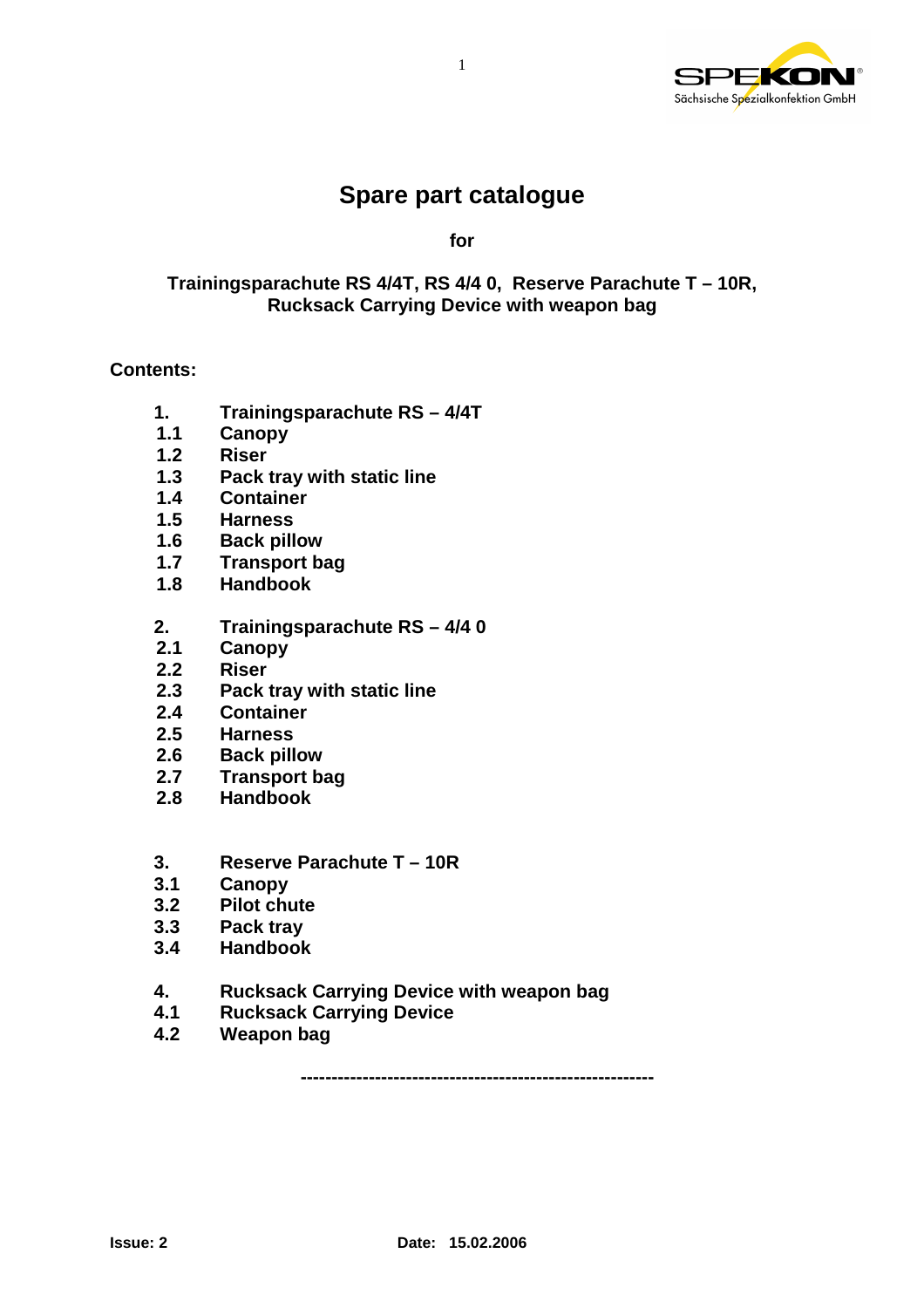

|     | Part-No.: 50-214/07:00 / 50-214/09:00 |                  |      |                  |
|-----|---------------------------------------|------------------|------|------------------|
| No. | <b>Item</b>                           | Part-No.         | unit | ordered quantity |
| 1.1 | Canopy                                | $50 - 34/07:00$  | ea   |                  |
| 1.2 | <b>Riser</b>                          | $50 - 307/04:00$ | pair |                  |
| 1.3 | Deployment bag with static line       | $50 - 508/04:00$ | ea   |                  |
| 1.4 | Container (pack tray)                 | $50 - 754/01:00$ | ea   |                  |
| 1.5 | <b>Harness</b>                        | $50 - 755/01:00$ | ea   |                  |
| 1.6 | Transport bag                         | $50 - 513/04:00$ | ea   |                  |

#### **1. Trainings Parachute RS – 4/4T** ( table can be used as order form )  **Part-No.: 50-214/07:00 / 50-214/09:00**

#### **1.1 Canopy RS – 4/4T** ( part no. 50 – 34/07:00 )

1.7 Handbook RS – 4/4T, engl. ea

| No.    | <b>Item</b>                           | Part-No.                 | unit | ordered quantity |
|--------|---------------------------------------|--------------------------|------|------------------|
| 1.1.1  | Canopy fabric, Type 1, oliv           | <b>MIL-C-7020 Type I</b> | m    |                  |
| 1.1.2  | Canopy fabric, Type 2, oliv           | MIL-C-7020 coated        | m    |                  |
| 1.1.3  | Reinforcement tape 15 mm              | MIL-T-5038 Type III      | m    |                  |
| 1.1.4  | Reinforcement tape<br>1 <sup>ii</sup> | MIL-T-6134 Type I        | m    |                  |
| 1.1.5  | Reinforcement tape 14,5               | MIL-W-4088 Type I        | m    |                  |
|        | mm                                    |                          |      |                  |
| 1.1.6  | Suspension line, oliv                 | MIL-C-5040 Type II       | m    |                  |
| 1.1.7  | Webbing for top loop, oliv            | MIL-W-4088 Type          | m    |                  |
|        |                                       | VII                      |      |                  |
| 1.1.8  | Sewing yarn, white, 40/3              | <b>DFL-5008</b>          | kg   |                  |
| 1.1.9  | Sewing yarn, white, 11/3              | DFL-5029                 | kg   |                  |
| 1.1.10 | Anti inversion net, white             | 50-34/07:28              | m    |                  |
| 1.1.11 | Steering toggle                       | 500-01-67                | ea   |                  |
| 1.1.12 | <b>Connector link</b>                 | MS 22002                 | ea   |                  |

#### **1.2 Riser RS – 4/4T** ( part no. 50 – 307/04:00 )

| No.   | <b>Item</b>            | Part-No.         | unit | ordered quantity |
|-------|------------------------|------------------|------|------------------|
| 1.2.1 | Webbing, oliv, 44 mm   | MIL-W-4088Type   | m    |                  |
|       |                        | XIII R           |      |                  |
| 1.2.2 | Webbing, oliv, 25 mm   | MIL-W-4088 Type  | m    |                  |
|       |                        | XVII R           |      |                  |
| 1.2.3 | Rubber band            | S 7100           | kg   |                  |
| 1.2.4 | Capewell release male  | 100642 60 J 4328 | ea   |                  |
| 1.2.5 | D-Ring                 | 500-02-59        | ea   |                  |
| 1.2.6 | Sewing yarn, oliv 11/4 | <b>DFL 5014</b>  | kg   |                  |
| 1.2.7 | Sewing yarn, oliv 20/3 | <b>DFL 5031</b>  | kg   |                  |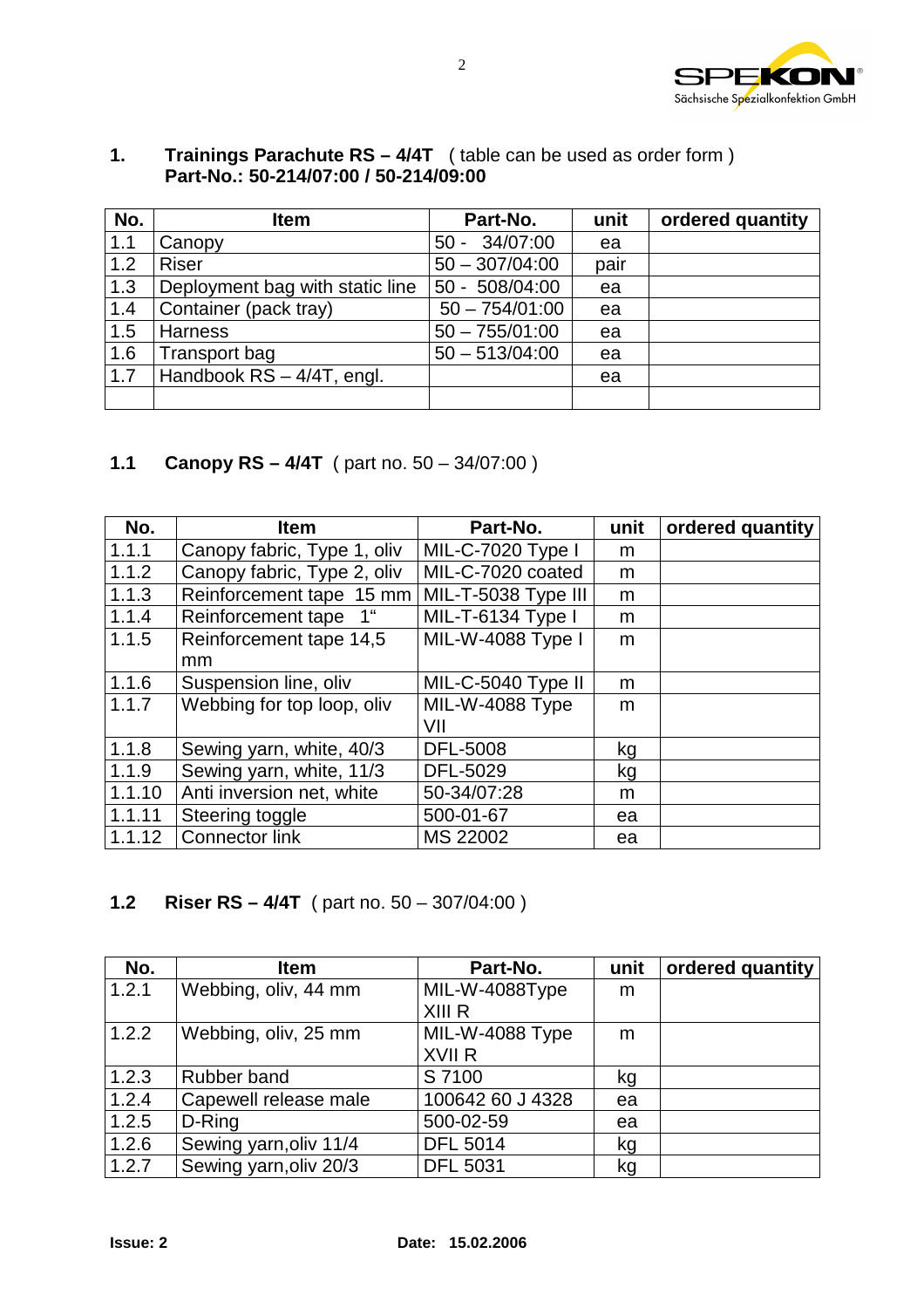

| No.    | <b>Item</b>                     | Part-No.                 | unit | ordered quantity |
|--------|---------------------------------|--------------------------|------|------------------|
| 1.3.1  | Fabric, main body, oliv         | MIL-C-10296              | m    |                  |
| 1.3.2  | Fabric, static line cover, oliv | 173 010                  |      |                  |
| 1.3.3  | Edge tape, oliv, 19 mm          | MIL-W-5661 Type III      | m    |                  |
| 1.3.4  | Loop body for stowing           | $50 - 508/03:02 +$       | ea   |                  |
|        | suspension lines                | 50-508/03:03             |      |                  |
| 1.3.5  | Cotton tape, oliv, 14,5 mm      | <b>MIL-W-5665 Type I</b> | m    |                  |
| 1.3.6  | Cotton tape, oliv, 25 mm        | MIL-W-5665 Type          | m    |                  |
|        |                                 | XVII <sub>2B</sub>       |      |                  |
| 1.3.7  | Static line compl. With hook    | 50-508/03:04             | ea   |                  |
| 1.3.8  | Hook for static line            | AP 68                    | ea   |                  |
| 1.3.9  | Closing pin                     | 500-01-288               | ea   |                  |
| 1.3.10 | Sewing yarn, oliv, 40/3         | <b>DFL-5008</b>          | kg   |                  |
| 1.1.11 | Sewing yarn, oliv, 11/3         | DFL-5029                 | kg   |                  |
| 1.3.12 | Sewing yarn, oliv, 11/4         | DFL-5014                 | kg   |                  |
| 1.3.13 | Sewing yarn, oliv, 20/3         | <b>DFL-5031</b>          | kg   |                  |
|        |                                 |                          |      |                  |

# **1.3 Deployment bag with static line RS – 4/4T** ( part no. 50 – 508/04:00 )

# **1.4 Container (Pack tray) RS – 4/4T** ( part no. 50 – 754/01:00 )

| No.   | <b>Item</b>              | Part-No.             | unit | ordered quantity |
|-------|--------------------------|----------------------|------|------------------|
| 1.4.1 | Fabric, main body, oliv  | MIL-C-7219 III       | m    |                  |
|       | grey                     |                      |      |                  |
| 1.4.2 | Edge tape, oliv, 19 mm   | MIL-T-5038 Type III  | m    |                  |
| 1.4.3 | Velcro tape, oliv, 25 mm | <b>DIN 3415</b>      | m    |                  |
| 1.4.4 | Webbing, oliv, 44 mm     | MIL-W-4088 Type IIIR | m    |                  |
| 1.4.5 | Sewing yarn, oliv, 40/3  | <b>DFL-5008</b>      | kg   |                  |
| 1.4.6 | Sewing yarn, oliv, 11/2  | DFL-5036             | kg   |                  |
|       |                          |                      |      |                  |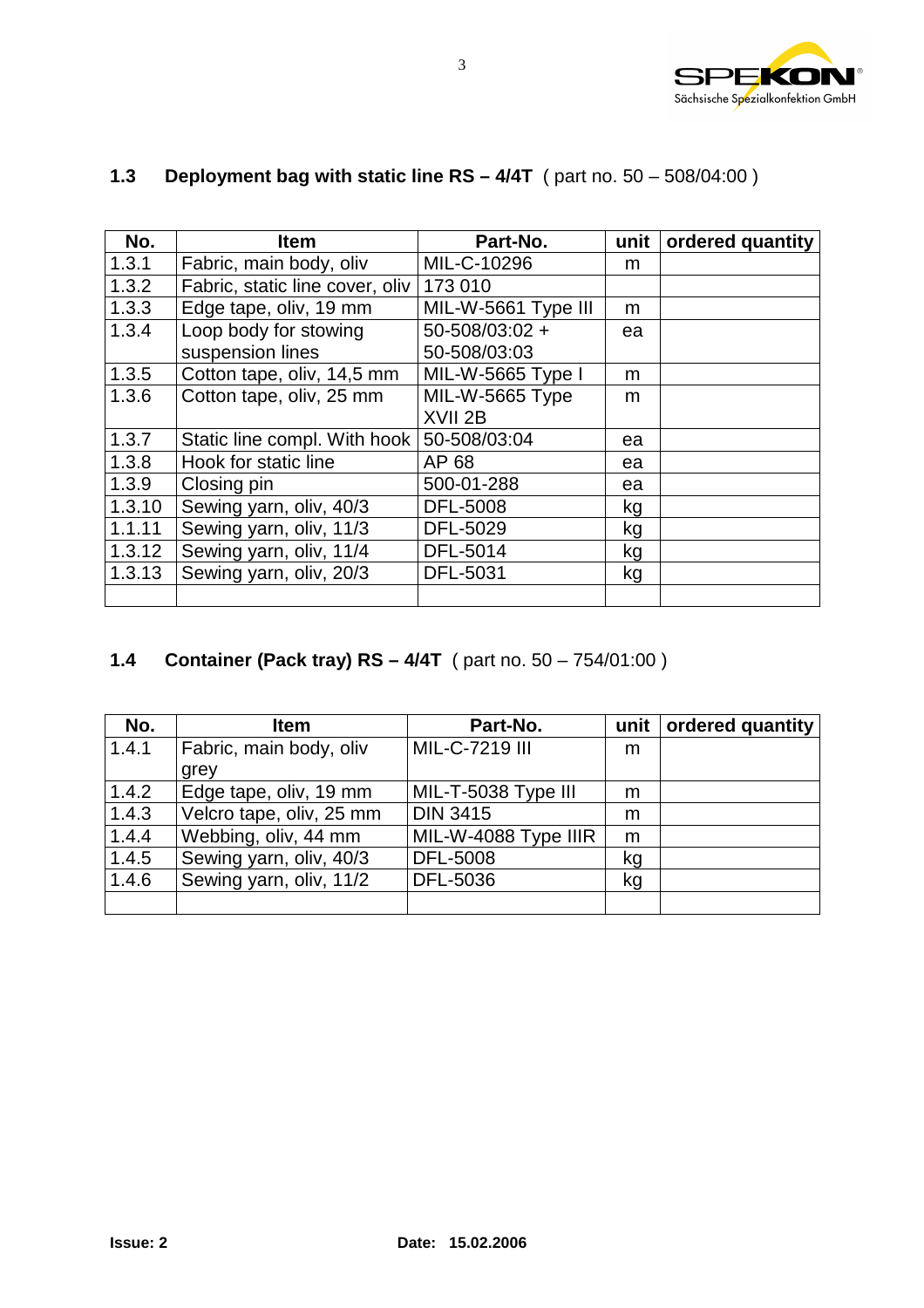

| No.    | <b>Item</b>             | Part-No.                 | unit | ordered quantity |
|--------|-------------------------|--------------------------|------|------------------|
| 1.5.1  | Webbing, oliv 44 mm     | <b>MIL-W-4088 XIII R</b> | m    |                  |
| 1.5.2  | Quick ejector pillow    | 50-511/01:13             | ea   |                  |
| 1.5.3  | Shoulder pillow         | 50-511/01:16             | ea   |                  |
| 1.5.4  | Leg pillow              | 50-511/02:01             | ea   |                  |
| 1.5.5  | $D$ -ring               | $11 - 1 - 485$           | ea   |                  |
| 1.5.6  | $V$ -ring               | MS 27765                 | ea   |                  |
| 1.5.7  | Triangle ring           | MS 22020-1               | ea   |                  |
| 1.5.8  | Solid adapter           | MS 70124-1               | ea   |                  |
| 1.5.9  | Quick ejector           | MS 22017                 | ea   |                  |
| 1.5.10 | Capewell release female | 60 B 4313                | ea   |                  |
| 1.5.11 | Sewing yarn, oliv, 40/3 | DFL-5008                 | kg   |                  |
| 1.5.12 | Sewing yarn, oliv, 11/4 | DFL-5014                 | kg   |                  |

# **1.5 Harness RS – 4/4T** ( part no. 50 – 766/01:00 )

#### **1.6 Transport bag RS – 4/4T** ( part no. 50 – 513/04:00 )

| No.   | <b>Item</b>              | Part-No.        | unit | ordered quantity |
|-------|--------------------------|-----------------|------|------------------|
| 1.7.1 | Fabric oliv              | MIL-C-7219 III  | m    |                  |
| 1.7.2 | Webbing                  | MIL-W-4088 VIII | m    |                  |
| 1.7.3 | Zipper                   | RT 20/18        | ea   |                  |
| 1.6.4 | Sewing yarn, olive, 40/3 | <b>DFL-5008</b> | kg   |                  |
| 1.6.5 | Sewing yarn, olive, 20/3 | DFL-5031        | kg   |                  |

#### **1.7 Handbook RS – 4/4T**

-------------------------------------------------------------

#### **2. Trainings Parachute RS – 4/4 0** ( table can be used as order form )  **Part-No.: 50-214/06:00**

| No. | <b>Item</b>                     | Part-No.           | unit | ordered quantity |
|-----|---------------------------------|--------------------|------|------------------|
| 2.1 | Canopy                          | 34/06:00<br>$50 -$ | ea   |                  |
| 2.2 | <b>Riser</b>                    | $50 - 307/05:00$   | pair |                  |
| 2.3 | Deployment bag with static line | 50 - 508/04:00     | ea   |                  |
| 2.4 | Container (pack tray)           | $50 - 754/01:00$   | ea   |                  |
| 2.5 | <b>Harness</b>                  | $50 - 755/01:00$   | ea   |                  |
| 2.6 | Transport bag                   | $50 - 513/04:00$   | ea   |                  |
| 2.7 | Handbook $RS - 4/4$ 0, engl.    |                    | ea   |                  |
|     |                                 |                    |      |                  |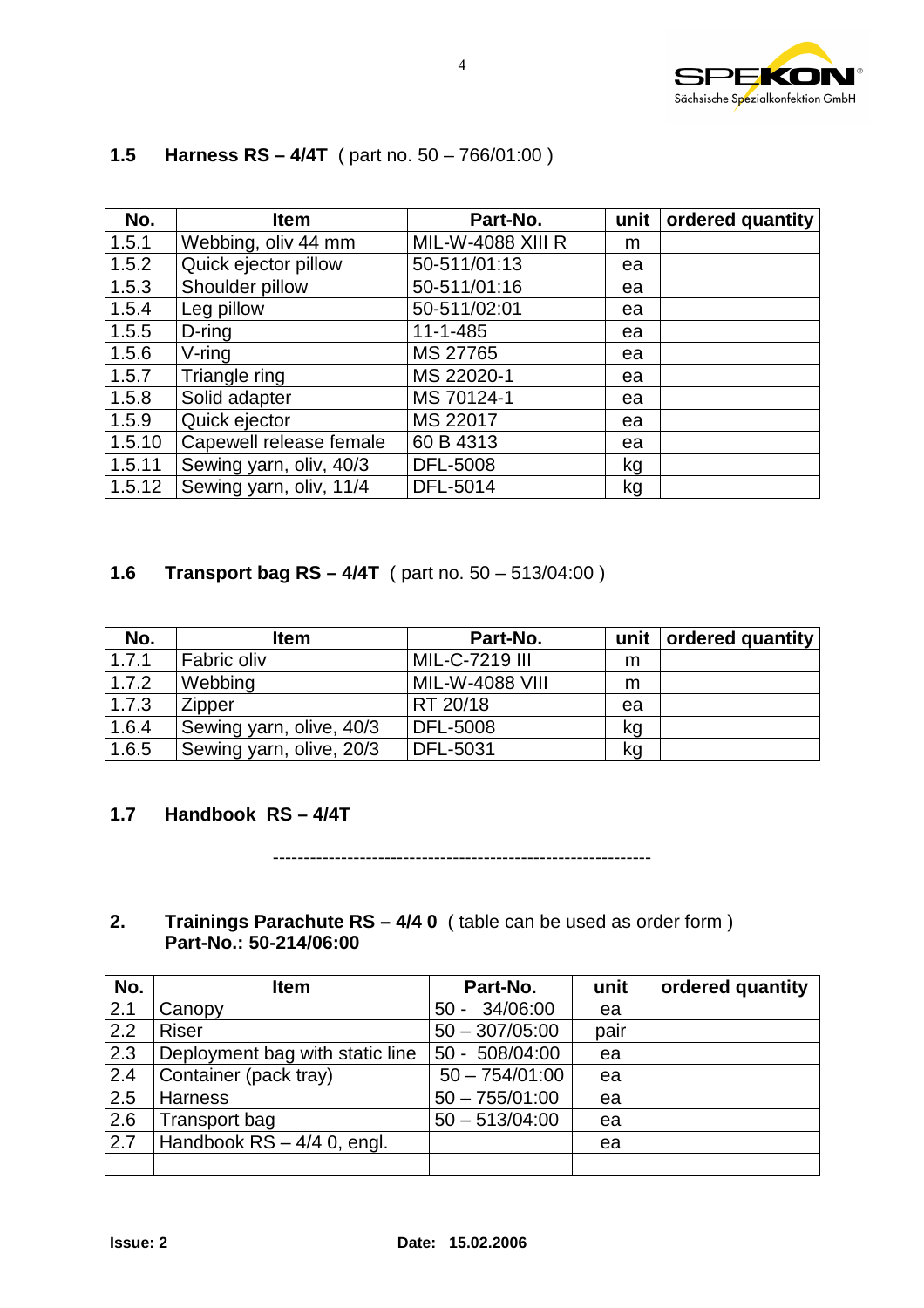

| No.    | <b>Item</b>                           | Part-No.            | unit | ordered quantity |
|--------|---------------------------------------|---------------------|------|------------------|
| 2.1.1  | Canopy fabric, Type 1, oliv           | MIL-C-7020 Type I   | m    |                  |
| 2.1.2  | Canopy fabric, Type 2, oliv           | MIL-C-7020 coated   | m    |                  |
| 2.1.3  | Reinforcement tape 15 mm              | MIL-T-5038 Type III | m    |                  |
| 2.1.4  | Reinforcement tape<br>1 <sup>ii</sup> | MIL-T-6134 Type I   | m    |                  |
| 2.1.5  | Reinforcement tape 14,5               | MIL-W-4088 Type I   | m    |                  |
|        | mm                                    |                     |      |                  |
| 2.1.6  | Suspension line, oliv                 | MIL-C-5040 Type II  | m    |                  |
| 2.1.7  | Webbing for top loop, oliv            | MIL-W-4088 Type     | m    |                  |
|        |                                       | VII                 |      |                  |
| 2.1.8  | Sewing yarn, white, 40/3              | <b>DFL-5008</b>     | kg   |                  |
| 2.1.9  | Sewing yarn, white, 11/3              | DFL-5029            | kg   |                  |
| 2.1.10 | Anti inversion net, white             | 50-34/07:28         | m    |                  |
| 2.1.11 | <b>Connector link</b>                 | MS 22002            | ea   |                  |

# **2.1 Canopy RS – 4/4 0** ( part no. 50 – 34/06:00 )

## **2.2 Riser RS – 4/4 0** ( part no. 50 – 307/04:00 )

| No.   | <b>Item</b>            | Part-No.         | unit | ordered quantity |
|-------|------------------------|------------------|------|------------------|
| 2.2.1 | Webbing, oliv, 44 mm   | MIL-W-4088Type   | m    |                  |
|       |                        | XIII R           |      |                  |
| 2.2.2 | Webbing, oliv, 25 mm   | MIL-W-4088 Type  | m    |                  |
|       |                        | XVII R           |      |                  |
| 2.2.3 | Rubber band            | S 7100           | kg   |                  |
| 2.2.4 | Capewell release male  | 100642 60 J 4328 | ea   |                  |
| 2.2.5 | D-Ring                 | 500-02-59        | ea   |                  |
| 2.2.6 | Sewing yarn, oliv 11/4 | <b>DFL 5014</b>  | kg   |                  |
| 2.2.7 | Sewing yarn, oliv 20/3 | <b>DFL 5031</b>  | kg   |                  |

# **2.3 Deployment bag with static line RS – 4/4 0** ( part no. 50 – 508/04:00 )

| No.   | <b>Item</b>                               | Part-No.                              | unit | ordered quantity |
|-------|-------------------------------------------|---------------------------------------|------|------------------|
| 2.3.1 | Fabric, main body, oliv                   | MIL-C-10296                           | m    |                  |
| 2.3.2 | Fabric, static line cover, oliv           | 173 010                               |      |                  |
| 2.3.3 | Edge tape, oliv, 19 mm                    | MIL-W-5661 Type III                   | m    |                  |
| 2.3.4 | Loop body for stowing<br>suspension lines | $50 - 508/03:02 +$<br>50-508/03:03    | ea   |                  |
| 2.3.5 | Cotton tape, oliv, 14,5 mm                | MIL-W-5665 Type I                     | m    |                  |
| 2.3.6 | Cotton tape, oliv, 25 mm                  | MIL-W-5665 Type<br>XVII <sub>2B</sub> | m    |                  |
| 2.3.7 | Static line compl. With hook              | 50-508/03:04                          | ea   |                  |
| 2.3.8 | Hook for static line                      | AP 68                                 | ea   |                  |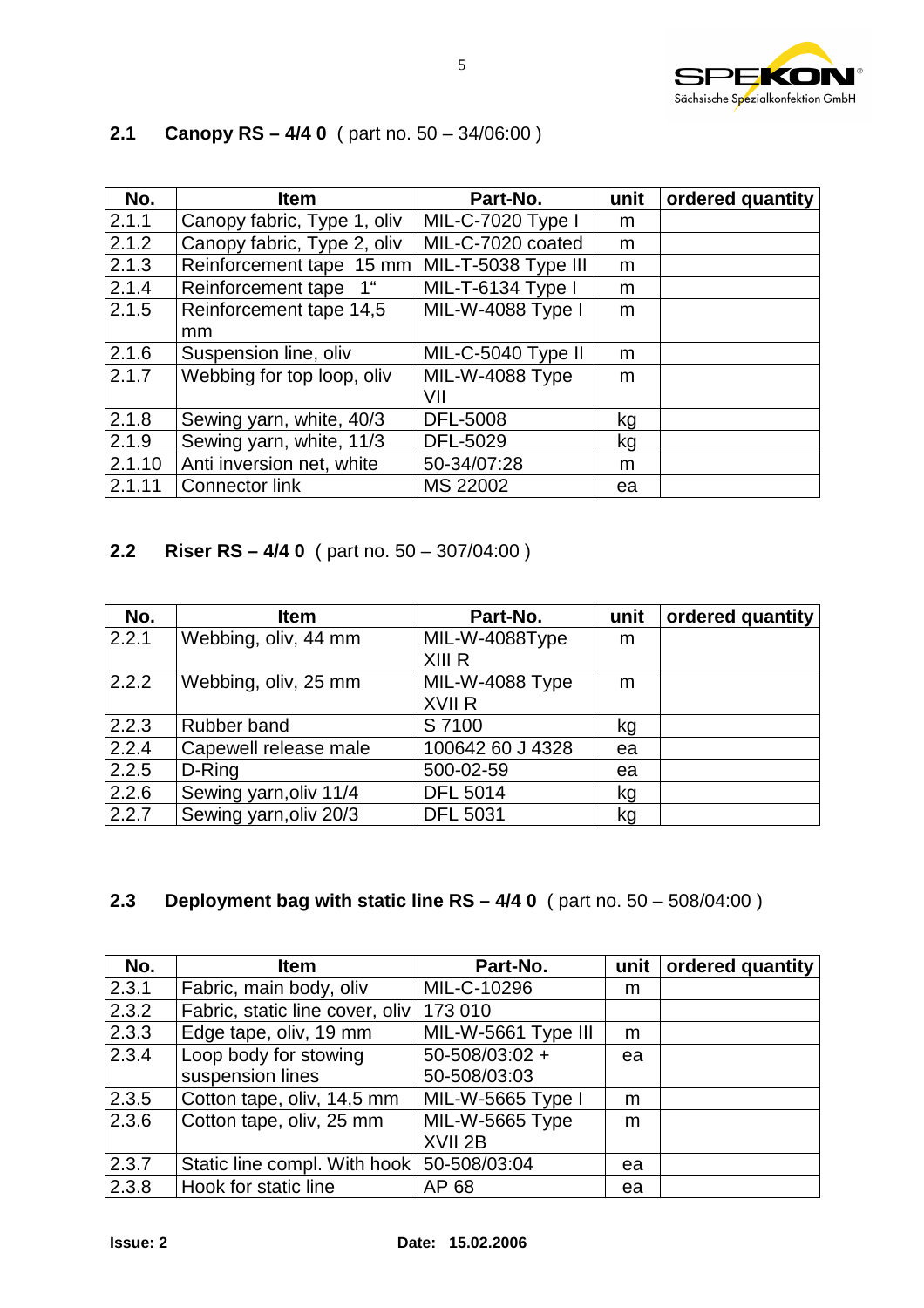

| 2.3.9 | Closing pin                        | 500-01-288      | ea |  |
|-------|------------------------------------|-----------------|----|--|
|       | 2.3.10 Sewing yarn, oliv, $40/3$   | <b>DFL-5008</b> | kg |  |
|       | $2.3.11$ Sewing yarn, oliv, 11/3   | <b>DFL-5029</b> | kg |  |
|       | 2.3.12   Sewing yarn, oliv, $11/4$ | <b>DFL-5014</b> | kg |  |
|       | 2.3.13 Sewing yarn, oliv, $20/3$   | DFL-5031        | kg |  |
|       |                                    |                 |    |  |

### **2.4 Container (Pack tray) RS – 4/4 0** ( part no. 50 – 754/01:00 )

| No.   | <b>Item</b>              | Part-No.             | unit | ordered quantity |
|-------|--------------------------|----------------------|------|------------------|
| 2.4.1 | Fabric, main body, oliv  | MIL-C-7219 III       | m    |                  |
|       | grey                     |                      |      |                  |
| 2.4.2 | Edge tape, oliv, 19 mm   | MIL-T-5038 Type III  | m    |                  |
| 2.4.3 | Velcro tape, oliv, 25 mm | <b>DIN 3415</b>      | m    |                  |
| 2.4.4 | Webbing, oliv, 44 mm     | MIL-W-4088 Type IIIR | m    |                  |
| 2.4.5 | Sewing yarn, oliv, 40/3  | <b>DFL-5008</b>      | kg   |                  |
| 2.4.6 | Sewing yarn, oliv, 11/2  | DFL-5036             | kg   |                  |
|       |                          |                      |      |                  |

# **2.5 Harness RS – 4/4 0** ( part no. 50 – 766/01:00 )

| No.    | <b>Item</b>             | Part-No.                 | unit | ordered quantity |
|--------|-------------------------|--------------------------|------|------------------|
| 2.5.1  | Webbing, oliv 44 mm     | <b>MIL-W-4088 XIII R</b> | m    |                  |
| 2.5.2  | Quick ejector pillow    | 50-511/01:13             | ea   |                  |
| 2.5.3  | Shoulder pillow         | 50-511/01:16             | ea   |                  |
| 2.5.4  | Leg pillow              | 50-511/02:01             | ea   |                  |
| 2.5.5  | $D$ -ring               | $11 - 1 - 485$           | ea   |                  |
| 2.5.6  | $V$ -ring               | MS 27765                 | ea   |                  |
| 2.5.7  | Triangle ring           | MS 22020-1               | ea   |                  |
| 2.5.8  | Solid adapter           | MS 70124-1               | ea   |                  |
| 2.5.9  | Quick ejector           | MS 22017                 | ea   |                  |
| 2.5.10 | Capewell release female | 60 B 4313                | ea   |                  |
| 2.5.11 | Sewing yarn, oliv, 40/3 | <b>DFL-5008</b>          | kg   |                  |
| 2.5.12 | Sewing yarn, oliv, 11/4 | DFL-5014                 | kg   |                  |

#### **2.6 Transport bag RS – 4/4 0** ( part no. 50 – 513/04:00 )

| No.   | ltem        | Part-No.               | unit | ordered quantity |
|-------|-------------|------------------------|------|------------------|
| 2.6.1 | Fabric oliv | MIL-C-7219 III         |      |                  |
| 2.6.2 | Webbing     | <b>MIL-W-4088 VIII</b> |      |                  |

6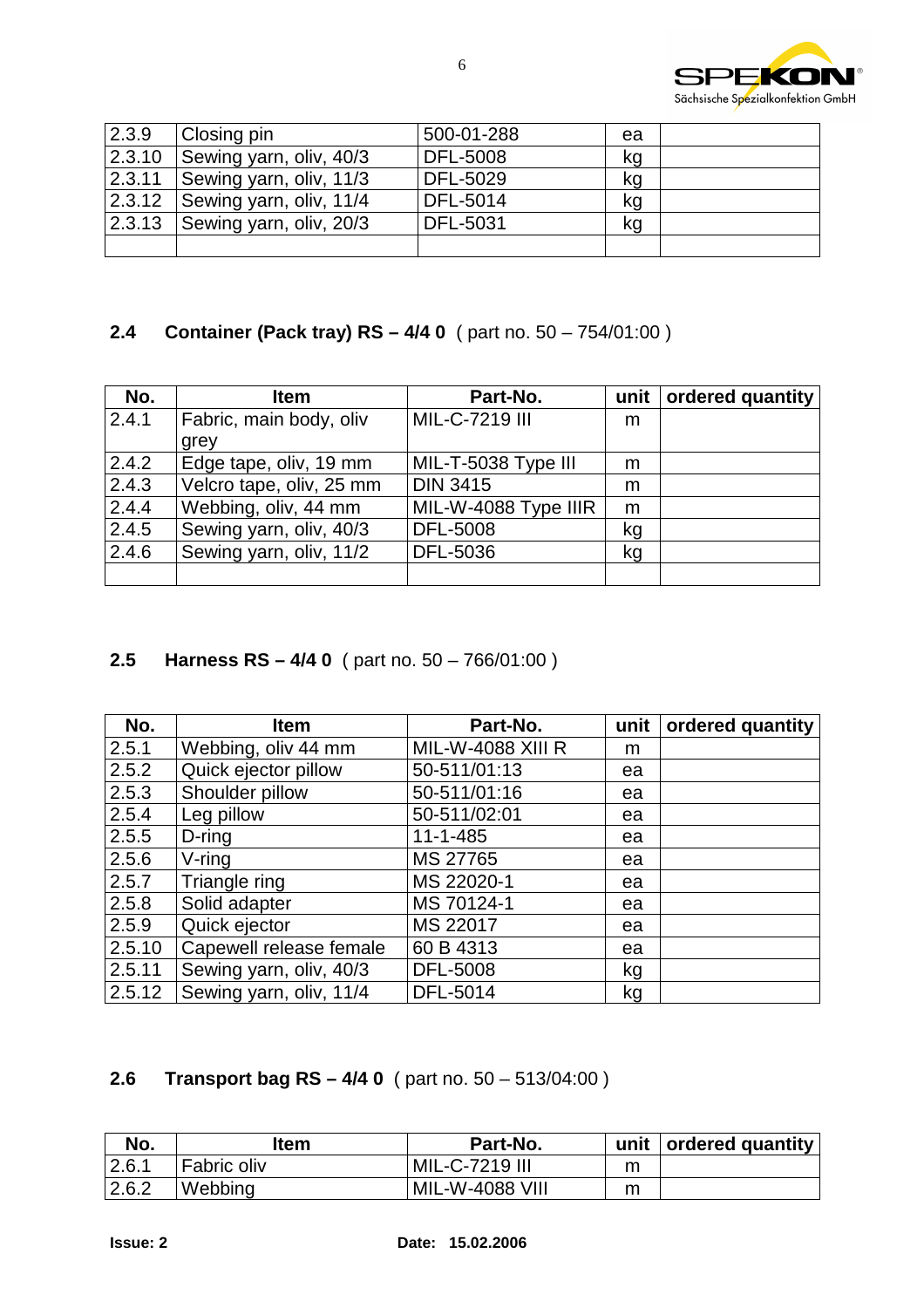

| 2.6.3 | <b>Zipper</b>            | RT 20/18 | ea |  |
|-------|--------------------------|----------|----|--|
| 2.6.4 | Sewing yarn, olive, 40/3 | DFL-5008 | kq |  |
| 2.6.5 | Sewing yarn, olive, 20/3 | DFL-5031 | kq |  |

#### **2.7 Handbook RS – 4/4 0**

#### **3. Reserve Parachute T – 10R** ( part no. 50-514/01:00 )

| No. | ltem                 | Part-No.         | unit | ordered quantity |
|-----|----------------------|------------------|------|------------------|
| 3.1 | Canopy               | 50 - 516/01:00   | ea   |                  |
| 3.2 | Pilot chute          | 50 - 515/01:00   | ea   |                  |
| 3.3 | Packtray with handle | $50 - 517/01:00$ | ea   |                  |
| 3.4 | <b>Handbook</b>      | -                | ea   |                  |

# **3.1 Canopy T – 10R** ( part-no. 50-516/01:00 )

| No.   | <b>Item</b>              | Part-No.            | unit | ordered quantity |
|-------|--------------------------|---------------------|------|------------------|
| 3.1.1 | Canopy fabric, olive     | MIL-C-7020 Type I   | m    |                  |
| 3.1.2 | Nylon tape, olive, 25 mm | MIL-T-6134 Type I   | m    |                  |
| 3.1.3 | Suspension line, olive   | MIL-C-5040 Type III | m    |                  |
| 3.1.4 | <b>Hook</b>              | MS 70121-1          | ea   |                  |
| 3.1.8 | Sewing yarn, white, 40/3 | <b>DFL-5008</b>     | kg   |                  |
| 3.1.9 | Sewing yarn, white, 11/3 | DFL-5029            | kg   |                  |
|       |                          |                     |      |                  |

# **3.2 Pilot chute T – 10R** ( part-no. 50-515/01:00 )

| No.   | <b>Item</b>                | Part-No.            | unit | ordered quantity |
|-------|----------------------------|---------------------|------|------------------|
| 3.2.1 | Canopy fabric, olive       | MIL-C-7020 Type I   | m    |                  |
| 3.2.2 | Reinforcement tape, olive, | MIL-T-5038 Type III | m    |                  |
|       | $19 \text{ mm}$            |                     |      |                  |
| 3.2.3 | Suspension line, olive     | MIL-C-5040 Type I A | m    |                  |
| 3.2.4 | Sewing yarn, white, 40/3   | DFL-5008            | kq   |                  |
|       |                            |                     |      |                  |